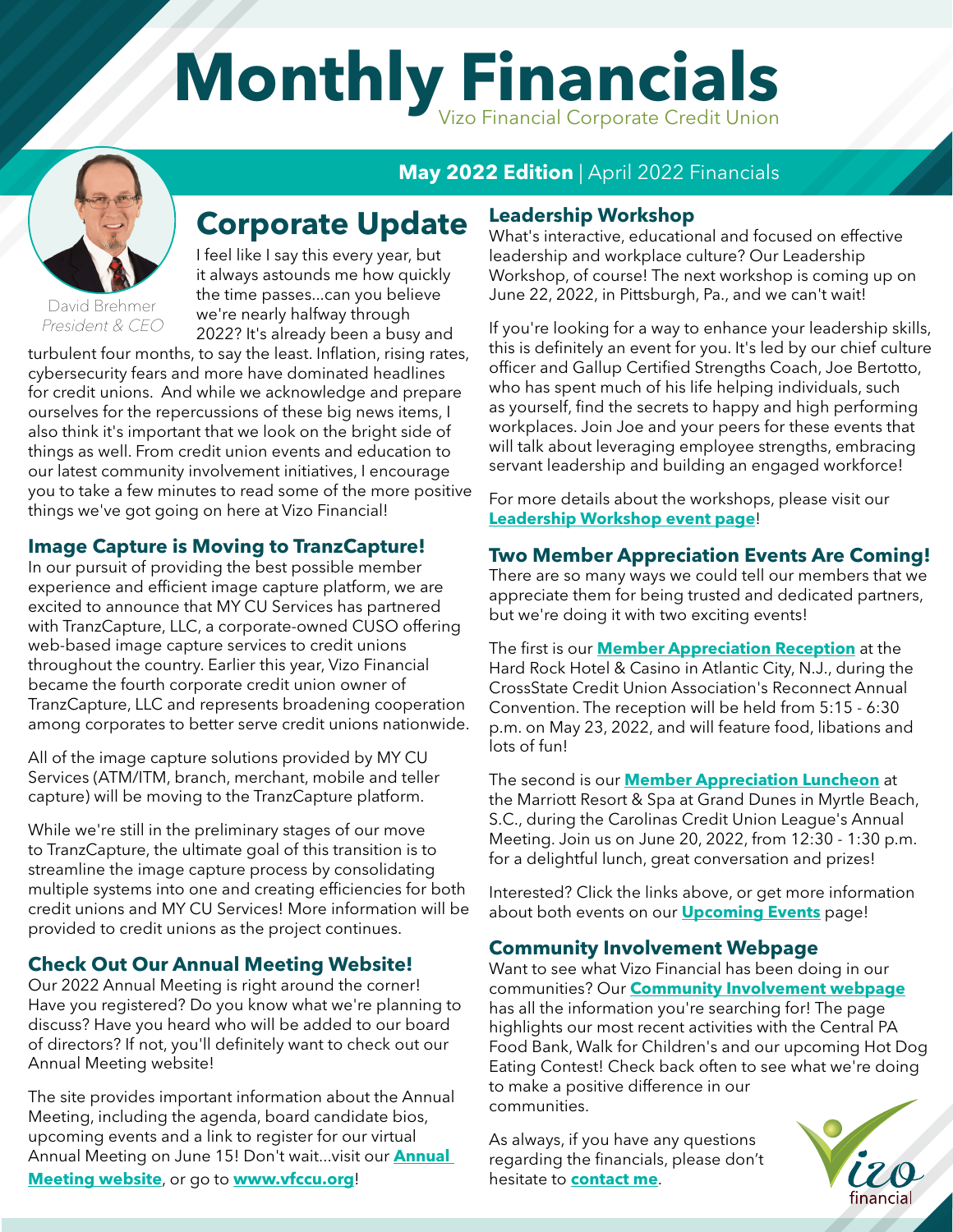Enclosed please find Vizo Financial Corporate Credit Union's financial statements and supplementary financial information as of April 30, 2022. These reports include information regarding our balance sheet, income statement, asset quality, capital adequacy, liquidity and interest rate risk. It contains all the financial data required for review under Regulation 703.

### **Balance Sheet**

Member overnight balances averaged \$5.104 billion compared to \$5.498 billion in March and \$5.221 billion in February. Comparing total deposits, which include the EBA balances, overall average deposits dropped \$538.6 million, as credit unions began to take advantage of higher term rates and started putting more money into securities and term CDs. Total average deposits stood at \$8.828 billion. The spread between the single-day high and low balances was \$1.885 billion, compared to \$1.247 billion in March and \$848.7 million in February (includes EBA balances). Volatility of short-term member balances has increased significantly over the last two months (onbalance sheet plus EBA) and came in at 19% in April.

Average off-balance sheet credit union balances – those held in our Excess Balance Account (EBA) – averaged \$3.7 billion and ended the month at \$3.6 billion. We appreciate all the members who have moved funds into our EBA account at the Fed, which has helped control the size of our balance sheet.

From a seasonal cash flow perspective, March has historically been the month where deposits peak. This was not the case in 2020 or 2021 due to government stimulus packages and slower credit union lending. In 2022, March may have been the peak, as balances dropped in April. We expect to see a continued net outflow as lending picks up and credit unions take advantage of higher term rates. Total deposits (on-balance sheet plus EBA), hit a record high of \$10.365 billion in April 2021. In April 2022, this average stood at \$8.828 billion, the first time since February 2021 that we have dropped below \$9 billion. Our 12-month rolling average assets decreased, dropping from \$5.739 billion to \$5.682 billion. We are targeting an asset size of \$6 billion for 2022.

We now target a minimum of \$700 million in our Fed account to cover member settlement activity. In 2020, our Fed balances averaged \$2.471 billion with an average low of \$1.949 billion. In 2021, our Fed balances came down steadily due to shifting funds to our EBA account but still averaged \$1.692 billion with an average low of \$1.0 billion. In April 2022, our Fed balances averaged \$1.823 billion with a low of \$1.205 billion.

Liquidity remains high on the balance sheet and readily accessible through our primary borrowing sources.

Some line items to note on this month's balance sheet:

- **›** On-balance sheet (month-end) member shares were up from the prior month, coming in at \$6.024 billion compared to \$5.712 billion in March. Month-end figures can vary considerably depending on the day of the week on which a month ends. Of this month's total, \$602.9 million were in certificates while the remaining balances were distributed between the various PSA and settlement deposit accounts.
- **›** Month-end assets came in at \$6.560 billion. Average assets were lower, coming in at \$6.211 billion. Excluding non-perpetual capital accounts, our total net equity is at \$458.6 million. The unrealized gain/loss/AOCL figure dropped to an unrealized loss of \$6.8 million. More details regarding market values of securities are discussed later in the report under the heading "Unrealized Gains/Losses."
- **›** Total retained earnings ended the month at \$251.0 million. Gross operating income for the month came in at \$1,288,031. Distributions to members via PCC dividends totaled \$132,185. In addition, we made a second member distribution of capital in the amount of \$35,632,865, which represented 37% of capital writedowns our primary (PCC) members incurred back in 2009. This distribution was accrued for in March. Our net increase to retained earnings was \$1,155,846.
- **›** Goodwill has now been reduced to just \$176,447, down from \$1,120,822. The final amount of the goodwill will be written down in 2023. Our decision to write-down our goodwill was prompted by the decommissioning of the legacy core system as we transitioned our MY CU Services (AMIS) core platform to the CU\*BASE core platform. Our goodwill was related to MY CU Services' acquisitions of the AMIS core system and the PCSI checks operation, as well as the merger of First Carolina and Mid-Atlantic Corporate balance sheets.
- **›** Our leverage/tier 1 capital ratio moved up to 8.01%, as well as our retained earnings ratio, which now stands at 4.42%. Our total capital ratio ended the month at 8.16%.
- **›** The net economic value (NEV) dollar value of assets came in at \$475.3 million at the end of April with an NEV ratio of 7.25%, compared to the prior month's 7.56%. The NEV ratio will fluctuate quite a bit month-to-month since it is calculated based on month-end assets versus average assets. In the up 300 basis points scenario, the NEV ratio drops to 6.75% with a negative fluctuation of 7.7%. We are well above required regulatory NEV levels (2%).
- **›** The available liquidity section reflects our capacity for generating liquidity. We factored out securities in the "available-for-sale" (AFS) portfolio whose current market values were lower than we realistically believed we would sell. Although 100% of our marketable securities are classified as AFS, unless the market value is positive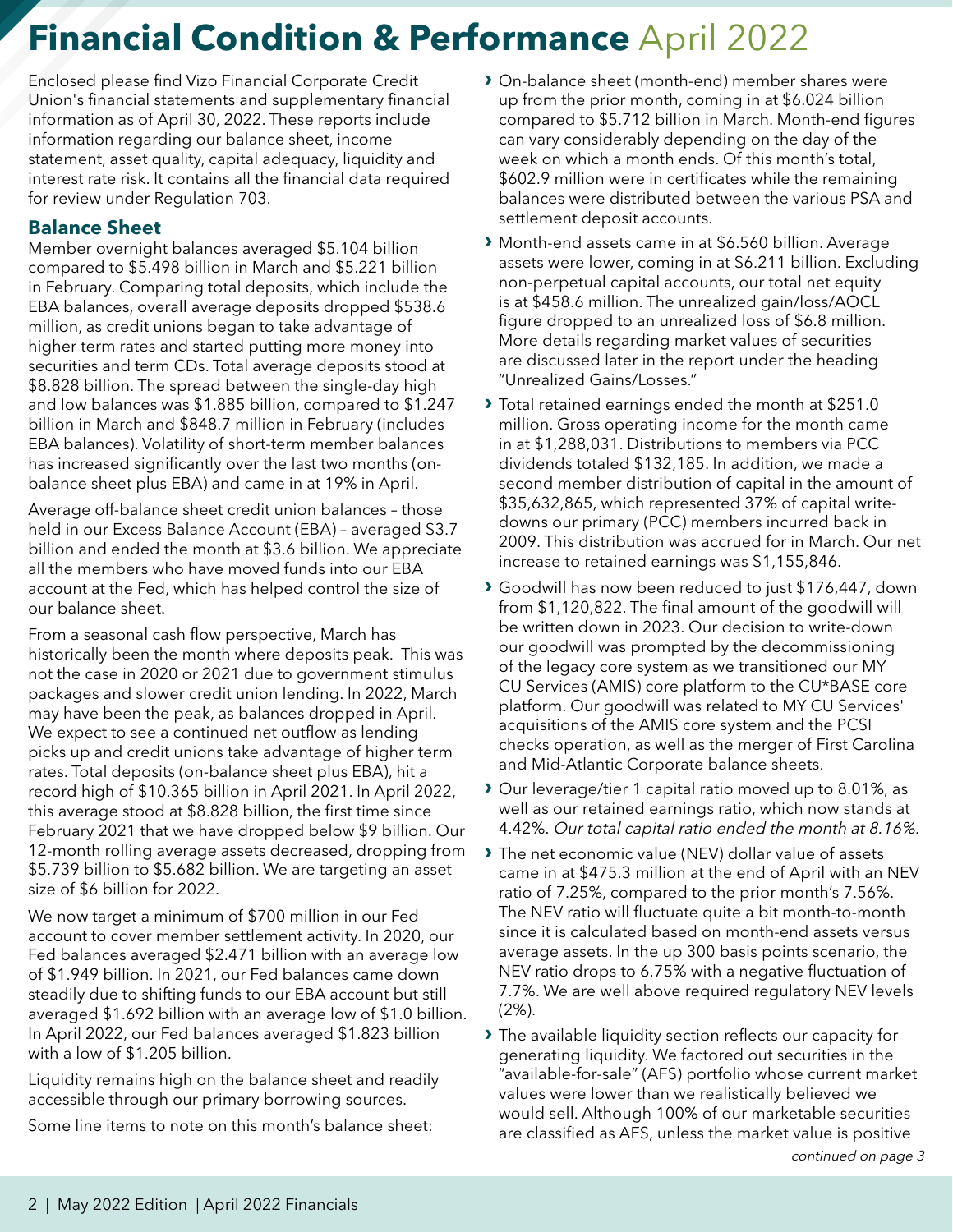continued from page 2

or the unrealized loss is estimated at under \$5,000, we do not include it as liquid in our "Available Liquidity" report.

**›** Total capital now stands at \$463.7 million, excluding unrealized gains and/or losses on securities and accumulated other comprehensive losses. This consists of PCC, retained earnings, equity acquired in merger and eligible non-perpetual capital accounts (NCAs), less total equity held in unconsolidated CUSOs. NCUA regulations require us to reduce capital by the total equity held in unconsolidated CUSOs in calculating our leverage and total capital ratios. Total equity in unconsolidated CUSOs stood at \$10.2 million. Without these reductions, our gross total capital amounts to \$473.9 million.

We also help members manage funds through the use of off-balance sheet products:

- **›** Marketable securities
- **›** SimpliCD brokered certificates
- **›** Federal Reserve Bank's EBA program

#### **Off-Balance Sheet Activity**

Current balances/usage of these off-balance sheet products are reflected below:

| <b>Total Off-Balance Sheet</b> |               | \$5.353 billion |
|--------------------------------|---------------|-----------------|
| <b>EBA Balances</b>            |               | \$3.598 billion |
| Security Sales*                |               | \$1.058 billion |
| SimpliCDs                      | $\mathcal{S}$ | 697 million     |

\*Security sales reflect sales over the past 18 months

#### **Unrealized Gains/Losses**

Market values continue to reflect the changing rate environment, as fixed rate assets have been hit hard by the steepened yield curve. Overall, our unrealized losses moved up from \$3.574 million to \$6.830 million. While all asset classes have been impacted by the rising rates, it is our fixed rate U.S. Treasury portfolio that has felt the real pressure, as it now shows unrealized losses of \$7.9 million. The Treasury portfolio is primarily used to manage our members' term certificate program so that when our fixed rate liabilities are factored into our ALM model, our NEV has remained stable. The SBA portfolio remains the largest percentage of our overall investment portfolio and showed unrealized gains of \$3.8 million. We have enough collateral to borrow our full line at the Federal Home Loan Bank, if needed, and all remaining securities are acceptable collateral for the Fed's Discount Window. From a credit perspective, our portfolio remains solid with a total riskbased capital ratio of 46.8%.

To provide additional insight on this month's unrealized gain/loss figures, we are providing a breakdown of what securities make up these changes in fair market value and book values.

- **›** \$2.210 million LOSS is related to our government agency CMO securities portfolio (\$685.7 million total book value)
- **›** \$0.036 million LOSS is related to our agency MBS/CMBS securities (\$5.8 million total book value)
- **›** \$0.058 million LOSS is related to our government guaranteed mortgage securities (\$24.5 million total book value)
- **›** \$0.453 million LOSS is related to our agency floater portfolio (\$75.0 million total book value)
- **›** \$0.206 million GAIN is related to our corporate bond portfolio (\$60.4 million total book value)
- **›** \$0.749 million GAIN is related to our credit card assetbacked securities (\$568.9 million total book value)
- **›** \$0.038 million GAIN is related to our auto floor-plan asset-backed securities (\$40.0 million total book value)
- **›** \$0.904 million LOSS is related to our student loan assetbacked securities (\$81.9 million total book value)
- **›** \$7.935 million LOSS is related to our U.S. treasury securities (\$412.4 million total book value)
- **›** \$3.773 million GAIN is related to our government guaranteed SBA portfolio (\$2.149 billion total book value)

Market values and the associated unrealized gains/losses indicate an estimate of what the sale price of these assets in today's markets would be, and do not necessarily reflect the actual gains/losses that would be realized if the assets were to be sold or held to maturity.

#### **Summary**

Please take a moment to review our financial statements. We also recommend that you share this information with your board of directors to satisfy the due diligence requirements set forth in NCUA Regulation 703.

Our highest priority will remain the financial strength and safety of the organization and total transparency in the reporting of our financial condition.

We are very grateful to our members for their continued support and for the trust you place in us. If you have any questions, please do not hesitate to contact us.

**David W. Brehmer** President & CEO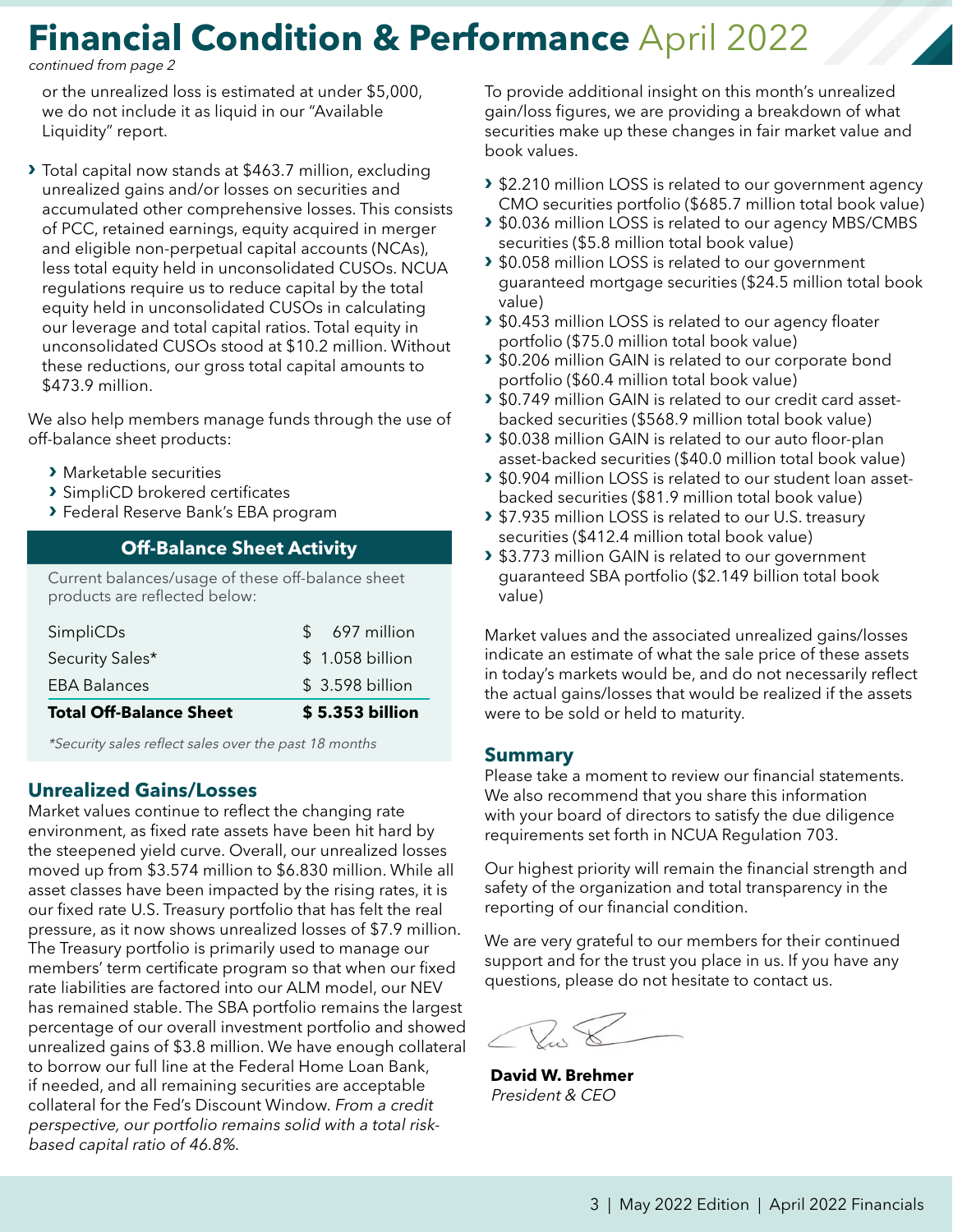# **Investment Portfolio** April 2022

#### **Total Book Values as of April 30, 2022**

- \$ 2,244 Cash/FI Deposits \$ 2,149 - SBA Pool \$ 686 - Agency CMO \$ 569 - ABS Credit Cards \$ 412 - U.S. Treasuries \$ 82 - ABS Student Loans \$ 75 - Agency Floaters \$ 60 - Corporate Bonds \$ 58 - CLF Stock  $$ 40 - ABS Auto$ \$ 25 - GNMA
- \$ 10 CUSOs
- $\begin{array}{ccc} \bullet & \bullet & \bullet & \bullet \end{array}$  CMBS/MBS
- \$ 3 FHLB Stock



### **Credit Quality as of April 30, 2022**

- \$ 2,586 U.S. Gov't Guaranteed
- \$ 2,147 Federal Reserve
- \$ 767 U.S. Gov't Agency
- \$ 691 Asset-Backed Securities (AAA)
- \$ 97 CU/Bank Cash Holdings
- \$ 60 Corporate Bonds (AA-/AA+)
- \$ 58 CLF Stock
- \$ 10 CUSOs
- \$ 3 FHLB Stock



\* All figures in the charts above are in millions.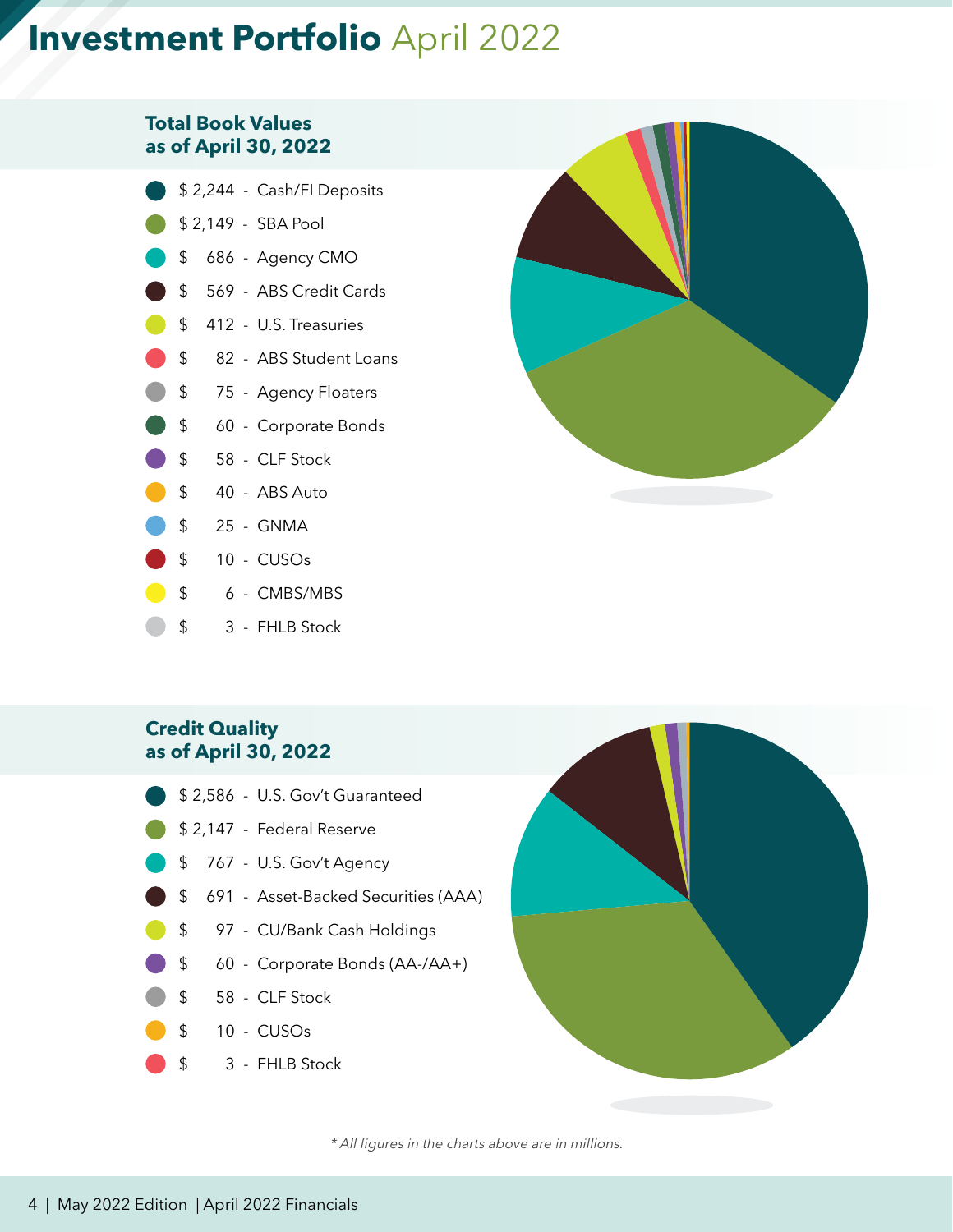| <b>Balance Sheet</b>                   | <b>April 30, 2022</b> | <b>April 30, 2021</b> |
|----------------------------------------|-----------------------|-----------------------|
| <b>Assets</b>                          |                       |                       |
| Loans                                  | \$<br>25,964,500      | \$<br>251,560,240     |
| Investments:                           |                       |                       |
| Asset-Backed Securities (Non-Mortgage) | \$<br>690,647,206     | \$<br>805,187,047     |
| U.S. Gov't (Notes/Floaters/Callables)  | \$<br>74,547,450      | \$<br>0               |
| U.S. Gov't Agency (CMOs)               | \$<br>708,022,863     | \$<br>930,436,646     |
| U.S. Gov't Agency (MBS)                | \$<br>5,744,515       | \$<br>13,471,462      |
| U.S. Gov't (SBA)                       | \$<br>2,153,060,647   | \$<br>2,513,605,163   |
| Corporate Bonds                        | \$<br>60,652,695      | \$<br>61,308,533      |
| U.S. Treasuries                        | \$<br>404,474,467     | \$<br>0               |
| Commercial Paper                       | \$<br>0               | \$<br>84,966,000      |
| Federal Home Loan Bank - Atlanta       | \$<br>2,691,900       | \$<br>3,909,500       |
| Credit Union & Bank Deposits           | \$<br>96,717,760      | \$<br>131,245,867     |
| CUSOs                                  | \$<br>10,248,630      | \$<br>8,657,325       |
| Federal Reserve Bank                   | \$<br>2,147,112,286   | \$<br>2,076,455,188   |
| <b>CLF Stock</b>                       | \$<br>57,738,003      | \$<br>57,738,003      |
| Receivables                            | \$<br>61,826,109      | \$<br>49,370,283      |
| <b>Fixed Assets</b>                    | \$<br>8,924,240       | \$<br>2,029,675       |
| Goodwill/Core Deposit Intangible       | \$<br>176,447         | \$<br>2,282,127       |
| <b>Other Assets</b>                    | \$<br>51,307,136      | \$<br>50,389,586      |
| <b>Total Assets:</b>                   | \$<br>6,559,856,854   | \$<br>7,042,612,645   |
|                                        |                       |                       |
| <b>Liabilities</b>                     |                       |                       |
| Other Liabilities:                     | \$<br>7,263,552       | \$<br>1,819,507       |
| Accounts Payable:                      | \$<br>61,418,283      | \$<br>63,785,322      |
| Accrued for Member Distribution:       | \$<br>367,135         | \$<br>0               |
| Notes Payable:                         | \$<br>$\mathbf 0$     | \$<br>5,540,000       |
| Shares                                 | \$<br>5,420,746,538   | \$<br>6,104,281,094   |

| <b>Total Liabilities &amp; Equity:</b>  | \$ | 6,559,856,854   | \$ | 7,042,612,645   |
|-----------------------------------------|----|-----------------|----|-----------------|
| <b>Total Equity:</b>                    | \$ | 467,133,070     | \$ | 402,385,119     |
| Accumulated Other Comprehensive Loss    | \$ | (6,830,211)     | \$ | 22,950,468      |
| <b>Equity Acquired in Merger</b>        | \$ | 22,562,000      | \$ | 22,562,000      |
| Reserves & Undivided Earnings           | \$ | 228,462,554     | \$ | 134,129,592     |
| Perpetual Contributed Capital (PCC)     | \$ | 214,433,317     | \$ | 214,237,649     |
| Non-Perpetual Capital Accounts (NCA)    | \$ | 8,505,410       | \$ | 8,505,410       |
| <b>Total Shares:</b>                    | \$ | \$6,023,674,814 | \$ | \$6,569,082,697 |
| Certificates/Term Deposits              | \$ | 602,928,276     | \$ | 464,801,603     |
| <b>Shares</b>                           | \$ | 5,420,746,538   | \$ | 6,104,281,094   |
| Notes Payable:                          | \$ | $\overline{0}$  | \$ | 5,540,000       |
| <b>Accrued for Member Distribution:</b> | \$ | 367,135         | \$ | $\Omega$        |
| Accounts Payable:                       | \$ | 61,418,283      | \$ | 63,785,322      |
| Other Liabilities:                      | S  | 7,263,552       | S  | 1,819,507       |

unaudited financials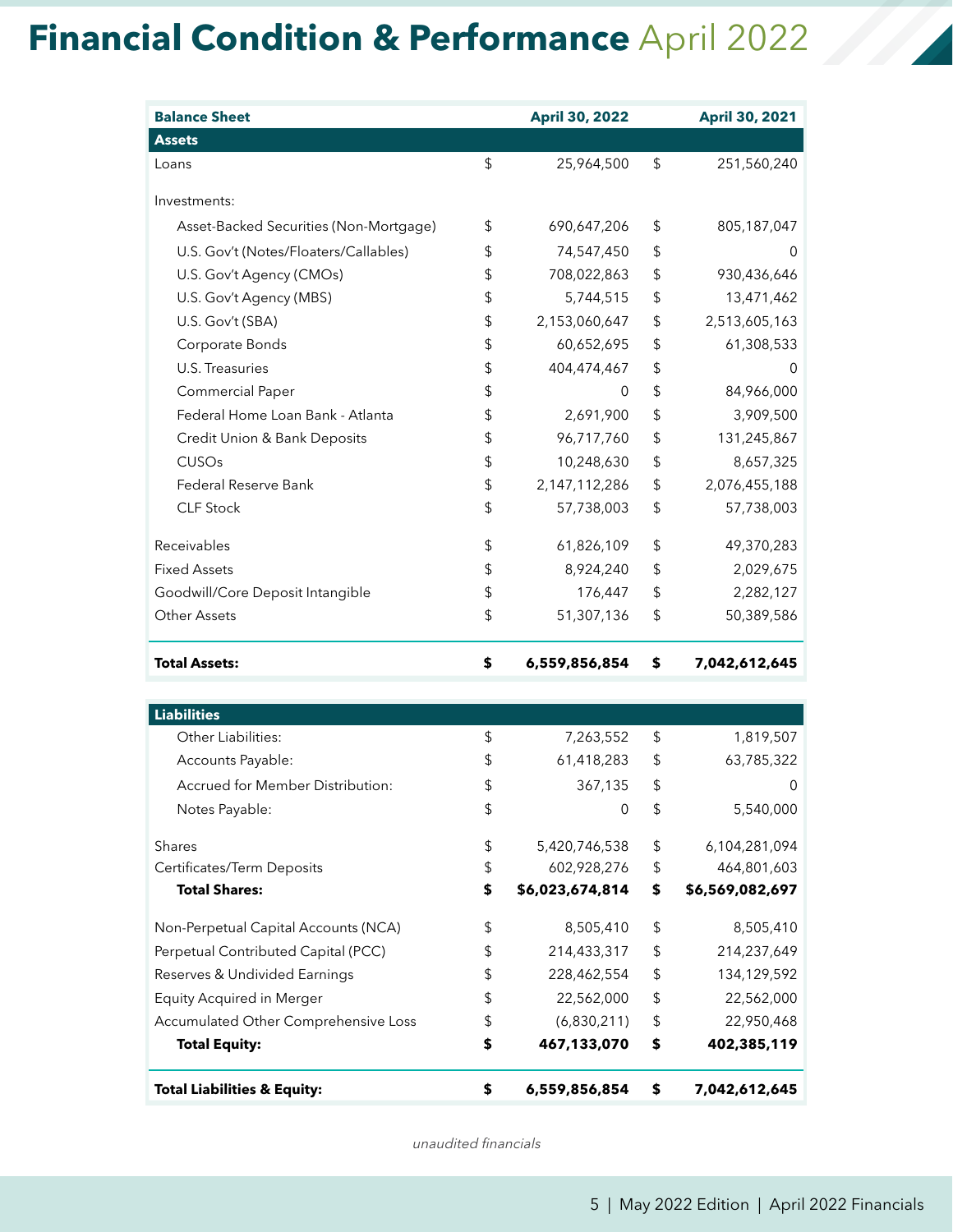|                      | <b>Income Statement YTD</b>                  | <b>April 2022</b>   | <b>April 2021</b>          |
|----------------------|----------------------------------------------|---------------------|----------------------------|
|                      | Interest Income                              | \$<br>11,479,671    | \$<br>13,545,796           |
|                      | Interest Expense                             | \$<br>(3,379,065)   | \$<br>(1,811,400)          |
|                      | <b>Net Interest Income</b>                   | \$<br>8,100,606     | \$<br>11,734,396           |
|                      | Correspondent Service Income                 | \$<br>10,627,214    | \$<br>8,797,391            |
|                      | Correspondent Service Expense                | \$<br>(6, 187, 346) | \$<br>(4,027,363)          |
|                      | <b>Net Correspondent Income</b>              | \$<br>4,439,868     | \$<br>4,770,028            |
|                      | <b>Gross Operating Income</b>                | \$<br>12,540,474    | \$<br>16,504,424           |
|                      | <b>Operating Expense</b>                     | \$<br>(9,967,880)   | \$<br>(10,823,376)         |
|                      | <b>Net Income</b>                            | \$<br>2,572,594     | \$<br>5,681,048            |
|                      | Non-Operating Gains/(Losses)                 | \$<br>0             | \$<br>862,616              |
|                      | Amortization of Core Deposit Intangible      | \$<br>(1, 162, 899) | \$<br>0                    |
|                      | CUSO Income                                  | \$<br>150,191       | \$<br>(28, 502)            |
|                      | <b>USC MCA Distribution</b>                  | \$<br>58,129,527    | \$<br>24,175,364           |
|                      | -Less Member Distributions                   | \$<br>(36,000,000)  | \$<br>0                    |
|                      | <b>Net Income before PCC Distributions</b>   | \$<br>23,689,413    | \$<br>30,690,526           |
|                      | Less: Non-Controlling Interest in Net Income | \$<br>0             | \$                         |
|                      | Less: Equity Transfer for PCC Distribution   | \$<br>(528, 734)    | \$<br>(528, 257)           |
|                      | <b>Net Increase to Retained Earnings</b>     | \$<br>23,160,679    | \$<br>30,162,269           |
|                      | <b>Earnings Spread/Net Operating Margin</b>  | <b>April 2022</b>   | <b>April 2021</b>          |
|                      | Return on Average Assets                     | 0.575%              | 0.586%                     |
|                      | Interest/Dividend Expense                    | $-0.169%$           | $-0.078%$                  |
|                      | <b>Net Interest Margin</b>                   | 0.406%              | 0.508%                     |
|                      | Correspondent Service Income                 | 0.223%              | 0.206%                     |
|                      | <b>Operating Expenses</b>                    | $-0.500%$           | $-0.468%$                  |
|                      | Non-Operating Gains/(Losses)                 | 0.000%              | 0.037%                     |
|                      | Amortization of Core Deposit Intangible      | $-0.058%$           | 0.000%                     |
|                      | <b>USC MCA Distribution</b>                  | 2.913%              | 1.046%                     |
|                      | CUSO Income                                  | 0.008%              | $-0.001%$                  |
|                      | Non-Controlling Interest in Net Income       | 0.000%              | 0.000%                     |
|                      | Trf to Accrued Liability/Member Payout       | $-1.804%$           | 0.000%                     |
|                      | <b>PCC Distributions</b>                     | $-0.026%$           | $-0.023%$                  |
|                      | <b>Net Margin</b>                            | 1.161%              | 1.305%                     |
|                      | <b>Asset Quality</b>                         |                     | <b>April 2022</b>          |
|                      | Non-Earning Assets/Average Assets            |                     | 2.13%                      |
|                      | Delinquent Loans/Total Loans                 |                     | 0.00%                      |
|                      | <b>Investment Portfolio</b>                  |                     |                            |
|                      | U.S. Gov't/Agency Securities                 |                     | 51.69%                     |
|                      | Asset-Backed Securities (Non-Mortgage)       |                     | 10.67%                     |
|                      | Federal Home Loan Bank                       |                     | 0.04%                      |
|                      | Corporate Bonds                              |                     | 0.94%                      |
|                      | Commercial Paper                             |                     | 0.00%                      |
|                      | Bank & Credit Union Deposits                 |                     | 1.49%                      |
|                      | Federal Reserve Bank                         |                     | 33.17%                     |
|                      | <b>CUSO Equity</b>                           |                     | 0.16%                      |
|                      | <b>CLF Stock</b>                             |                     | 0.89%                      |
|                      | Cash & Receivables                           |                     | 0.96%                      |
|                      | <b>Credit Ratings</b>                        |                     |                            |
|                      | Asset-Backed Securities (Credit Card/Auto)   |                     | AAA/Aaa                    |
|                      | Asset-Backed Securities (Student Loans)      |                     | AAA/Aaa                    |
|                      | Commercial Paper                             |                     | $A-1/P-1$                  |
| unaudited financials | Corporate Bonds                              |                     | $AA$ - to $AA$ +/A1 to Aa1 |
|                      | Gov't Agencies/SBAs                          |                     | AA+ to AAA                 |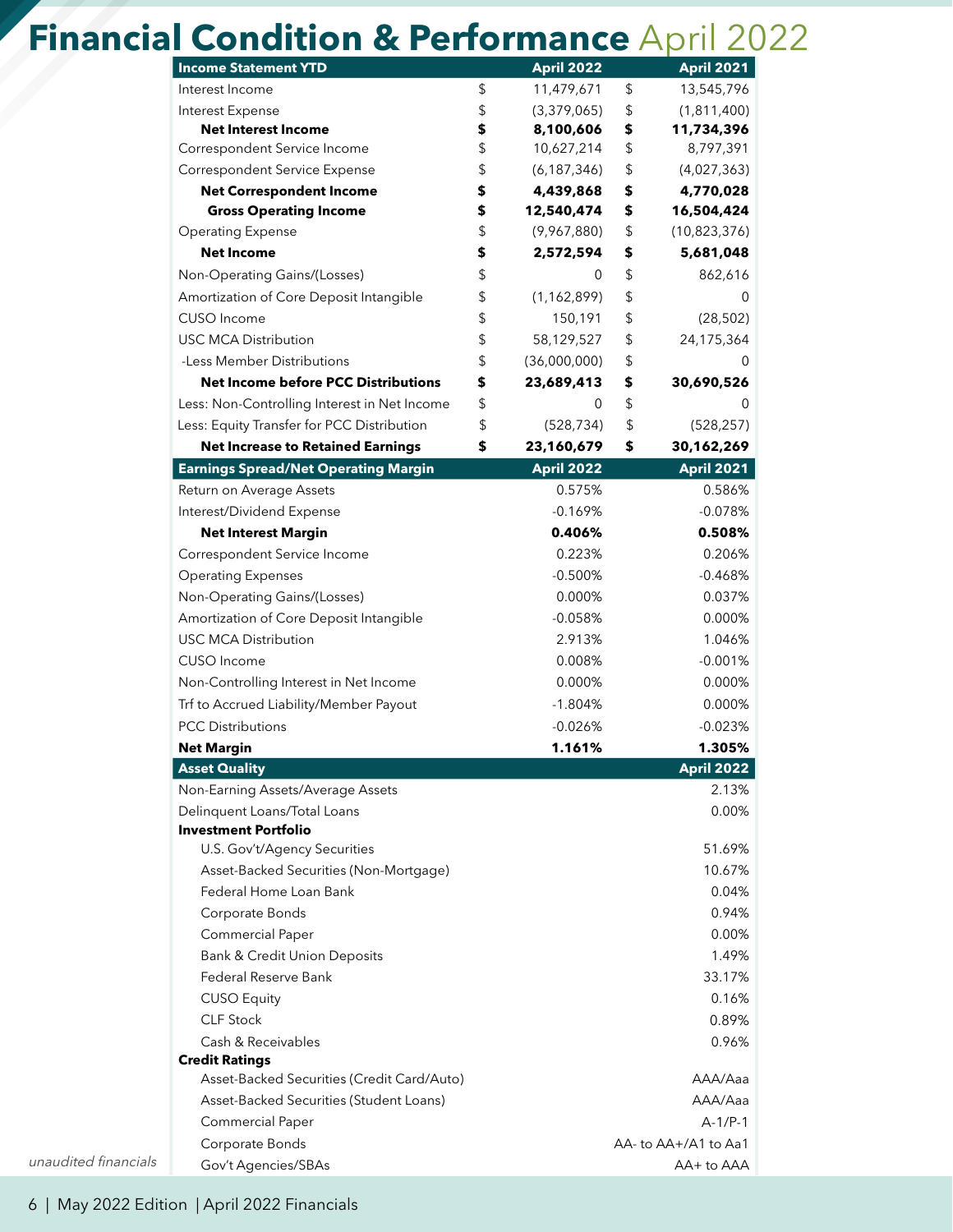# **Key Financial Ratios** April 2022

| <b>Financial Ratios April 2022</b>                                                           |                                                |                                                  |                                 |
|----------------------------------------------------------------------------------------------|------------------------------------------------|--------------------------------------------------|---------------------------------|
| <b>Capital Adequacy</b>                                                                      |                                                | <b>April 2022</b>                                | <b>April 2021</b>               |
| RUDE + Acquired Equity Capital/monthly Average Net Assets                                    |                                                | 4.04%                                            | 2.27%                           |
| RUDE + Acquired Equity Capital/12-month Average Net Assets                                   |                                                | 4.42%                                            | 2.25%                           |
| Tier 1 (Leverage) Capital/12-month Average Net Assets                                        |                                                | 8.01%                                            | 5.21%                           |
| Total Capital/12-month Average Net Assets                                                    |                                                | 8.16%                                            | 5.33%                           |
| Tier 1 Capital/12-month Average Risk-Weighted Assets                                         |                                                | 45.97%                                           | 29.98%                          |
| Total Capital/12-month Average Risk-Weighted Assets                                          |                                                | 46.81%                                           | 30.67%                          |
| <b>Total Capital</b>                                                                         |                                                | \$<br>463,552,619                                | \$<br>370,658,503               |
| Tier 1 (Leverage) Capital                                                                    |                                                | \$<br>455,209,241                                | \$<br>362,271,916               |
| Tier 2 Capital                                                                               |                                                | \$<br>8,343,378                                  | \$<br>8,386,587                 |
| PCC deducted from Tier 1 Capital                                                             |                                                | \$<br>0                                          | \$<br>0                         |
| Unrealized Gain/Loss on Securities                                                           |                                                | \$<br>(6,830,211)                                | \$<br>22,950,468                |
| Monthly Average Assets                                                                       |                                                | \$<br>6,210,618,024                              | \$<br>6,893,780,917             |
| Average 12-month Assets                                                                      |                                                | \$<br>5,681,779,234                              | \$<br>6,951,632,738             |
| Year-to-date Average Assets                                                                  |                                                | \$<br>6,069,410,511                              | \$<br>7,031,145,402             |
| Liquidity & Interest Rate Risk as of April 30, 2022                                          |                                                |                                                  |                                 |
| <b>Available Liquidity:</b>                                                                  |                                                |                                                  | <b>Available Within 90 Days</b> |
| Net Cash and Receivables:                                                                    |                                                |                                                  | \$<br>2,208,938,395             |
| Net Available For Sale (AFS) securities:<br>(securities with adequate market values to sell) |                                                |                                                  | \$<br>1,821,409,386             |
| Overnight & Investments Maturing within 90 days:                                             |                                                |                                                  | \$<br>86,557,760                |
| Unsecured Fed Funds Lines Available:                                                         |                                                |                                                  | \$<br>150,000,000               |
| Secured Fed Funds Lines Available:                                                           |                                                |                                                  | \$<br>150,000,000               |
| Federal Home Loan Bank (FHLB) - borrowing capacity:                                          |                                                |                                                  | \$<br>1,615,098,900             |
| -less fixed term existing loan advances                                                      |                                                |                                                  | \$<br>0                         |
| Primary Sources of Liquidity:                                                                |                                                |                                                  | \$<br>6,032,004,441             |
| Federal Reserve (FRB) Discount Window - borrowing capacity:                                  |                                                |                                                  | \$<br>399,325,938               |
| Excess Balance Account (EBA) - funds held for members @ FRB:                                 |                                                |                                                  | \$<br>3,598,398,164             |
| Secondary Sources of Liquidity:                                                              |                                                |                                                  | \$<br>3,997,724,102             |
| <b>Total Available Liquidity:</b>                                                            |                                                |                                                  | \$<br>10,029,728,543            |
| <b>Interest Rate Risk as of April 30, 2022</b>                                               |                                                |                                                  |                                 |
|                                                                                              |                                                | <b>Regulation 704 Operating Level: Base Plus</b> |                                 |
| <b>Base/Current Rate Environment</b>                                                         | Net Economic Value (NEV):<br><b>NEV Ratio:</b> |                                                  | \$<br>475,263,254<br>7.25%      |
| <b>Up 3% Rate Environment</b>                                                                | Net Economic Value (NEV):                      |                                                  | \$<br>438,437,973               |
|                                                                                              | <b>NEV Ratio:</b>                              |                                                  | 6.75%                           |
|                                                                                              | Percentage Change:                             |                                                  | $-7.7%$                         |
| <b>Down 1% Rate Environment</b>                                                              | Net Economic Value (NEV):                      |                                                  | \$<br>484,659,112               |
|                                                                                              |                                                |                                                  | 7.37%                           |
|                                                                                              | <b>NEV Ratio:</b>                              |                                                  |                                 |